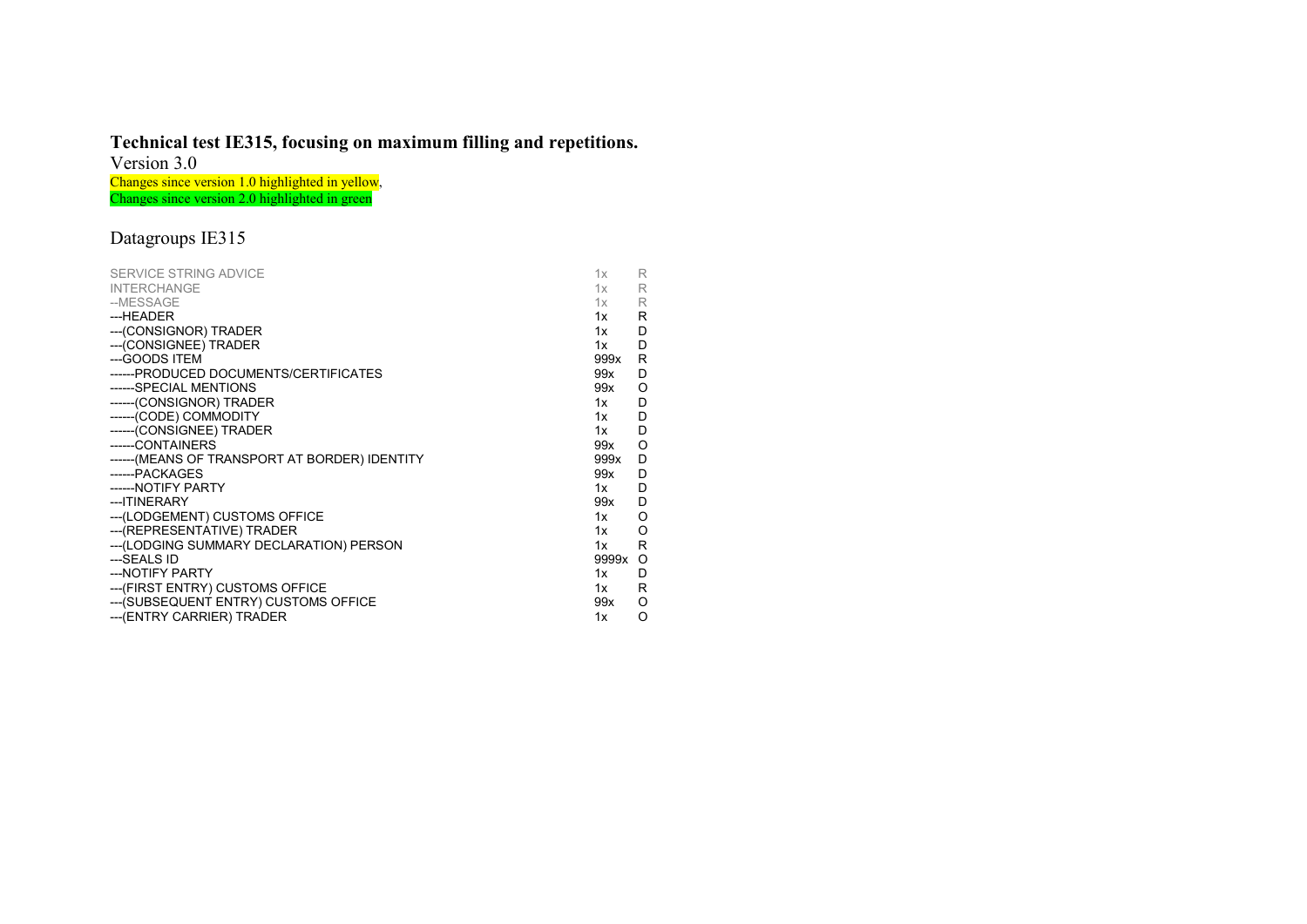## Dataelements IE315

| ---HEADER                                          |         |                  |                                                                          |
|----------------------------------------------------|---------|------------------|--------------------------------------------------------------------------|
| Document/message name, coded                       | D       | an.3             | 315                                                                      |
| Reference number                                   | R       | an.22            | 'Message reference'                                                      |
| Transport mode at border                           | R.      | n <sub>1</sub> 2 | 3                                                                        |
| Identity of means of transport crossing border     | D       | an27             | Id.transp.cross.border.4321                                              |
| Identity of means of transport crossing border LNG | O       | a <sub>2</sub>   |                                                                          |
| Nationality of means of transport crossing border  | D       | a2               | DE                                                                       |
| Total number of items                              | R       | n.5              | $\overline{2}$                                                           |
| Total number of packages                           | D       | $n1$ .7          | 499996                                                                   |
| Total gross mass                                   | O       | n.11,3           | 10000000.321                                                             |
| Declaration place                                  | R.      | an.35            | Declaration.place.aaöAÄÖ.0987654321                                      |
| Declaration place LNG                              | O       | a2               |                                                                          |
| Specific Circumstance Indicator                    | O       | a <sub>1</sub>   |                                                                          |
| Transport charges/ Method of Payment               | O       | a <sub>1</sub>   | H.                                                                       |
| <b>Commercial Reference Number</b>                 | D       | an.70            | Commercial.reference.nr.6543210987654321098765432109876543210987654321 * |
| Conveyance reference number                        | D       | an35             | Conveyance reference nr.10987654321 $*$                                  |
| Place of unloading LNG                             | O       | a2               |                                                                          |
| Place of loading LNG                               | O       | a2               |                                                                          |
| Place of loading                                   | D       | an.35            | SE.Place.of.loading.aaoAAO.87654321                                      |
| Place of unloading                                 | O       | an.35            | SE.Place.of.unloading.aaoAAO.654321                                      |
| Declaration date and time                          | R       | n12              | 'Current date and time'                                                  |
| --- (CONSIGNOR) TRADER                             |         |                  |                                                                          |
| Name                                               | D       | an.35            | Consignor.trader.name.åäöÅÄÖ.654321                                      |
| Street and number                                  | D       | an.35            | C.or.trader.street.and.nr.aaoAAO.21                                      |
| Postal code                                        | D       | an.9             | C.or.4321                                                                |
| City                                               | D       | an35             | Consignor.trader.city.aaoAAO.654321                                      |
| Country code                                       | D       | a <sub>2</sub>   | TR.                                                                      |
| <b>NAD LNG</b>                                     | O       | a2               |                                                                          |
| <b>TIN</b>                                         | $\circ$ | an17             |                                                                          |
| --- (CONSIGNEE) TRADER                             |         |                  |                                                                          |
| Name                                               | D       | an35             |                                                                          |
| Street and number                                  | D       | an35             |                                                                          |
| Postal code                                        | D       | an.9             |                                                                          |
| City                                               | D       | an.35            |                                                                          |
| Country code                                       | D       | a <sub>2</sub>   |                                                                          |
| <b>NAD LNG</b>                                     | O       | a2               |                                                                          |
| <b>TIN</b>                                         | D       | an17             | SE5090722843                                                             |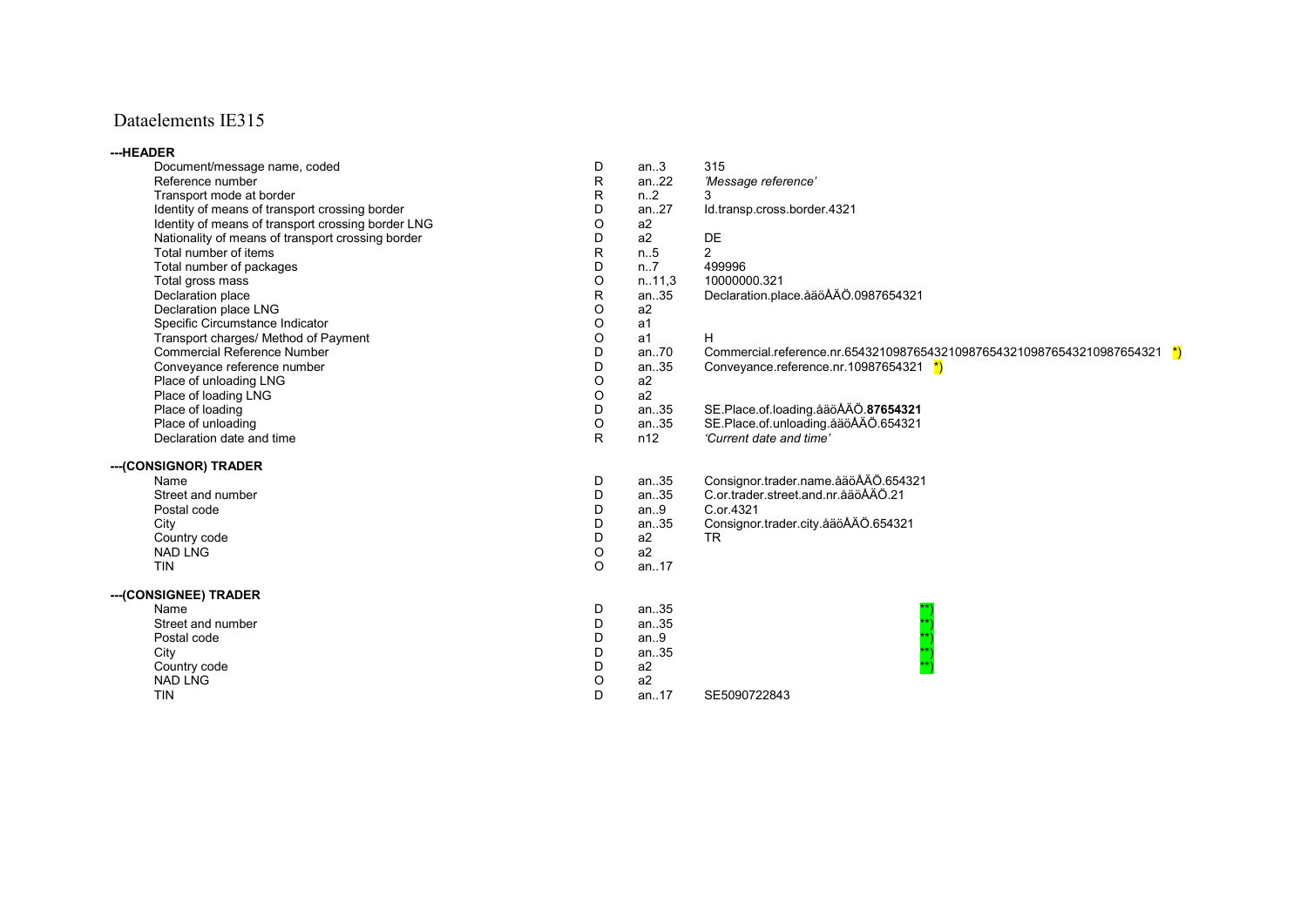| --- GOODS ITEM                                 |              |                       |                                                                        |
|------------------------------------------------|--------------|-----------------------|------------------------------------------------------------------------|
| Item number                                    | R            | n.5                   | 1                                                                      |
| Goods description                              | $\circ$      | an280                 | Gi1.Goods.description.Line_1.åäöÅÄÖ.4321098765432109876543210987654321 |
|                                                |              |                       | Gi1.Goods.description.Line_2.aaoAAO.4321098765432109876543210987654321 |
|                                                |              |                       | Gi1.Goods.description.Line_3.aaoAAO.4321098765432109876543210987654321 |
|                                                |              |                       | Gi1.Goods.description.Line_4.aaoAAO.4321098765432109876543210987654321 |
| Goods description LNG                          | O            | a2                    |                                                                        |
| Gross mass                                     | D            | n.11,3                | 10000000                                                               |
| Transport charges/ Method of Payment           | D            | a1                    |                                                                        |
| <b>Commercial Reference Number</b>             | D            | an70                  | Gi1.Commercial.reference.number.87654321098765432109876543210987654321 |
| UN dangerous goods code                        | O            | an4                   |                                                                        |
| Place of loading LNG                           | $\circ$      | a2                    |                                                                        |
| Place of unloading LNG                         | O            | a2                    |                                                                        |
| Place of loading                               | D            | an.35                 |                                                                        |
| Place of unloading                             | D            | an35                  |                                                                        |
| ------PRODUCED DOCUMENTS/CERTIFICATES          |              | (repeated five times) |                                                                        |
| Document type                                  | R            | an.4                  | N380                                                                   |
| Document reference                             | $\mathsf R$  | an35                  | Gi1.Document.reference.aaöÅÄÖ.54321                                    |
| Document reference LNG                         | $\circ$      | a2                    |                                                                        |
| ------SPECIAL MENTIONS                         |              |                       |                                                                        |
| Additional information coded                   | ${\sf R}$    | an.5                  |                                                                        |
|                                                |              |                       |                                                                        |
| ------(CONSIGNOR) TRADER                       |              |                       |                                                                        |
| Name                                           | D            | an.35                 |                                                                        |
| Street and number                              | D            | an35                  |                                                                        |
| Postal code                                    | D            | an.9                  |                                                                        |
| City                                           | D            | an35                  |                                                                        |
| Country code                                   | D            | a2                    |                                                                        |
| <b>NAD LNG</b>                                 | O            | a2                    |                                                                        |
| <b>TIN</b>                                     | O            | an17                  |                                                                        |
| ------(CODE) COMMODITY                         |              |                       |                                                                        |
| <b>Combined Nomenclature</b>                   | $\mathsf R$  | an.8                  | 42031000                                                               |
| ------(CONSIGNEE) TRADER                       |              |                       |                                                                        |
| Name                                           | D            | an.35                 |                                                                        |
| Street and number                              | D            | an35                  |                                                                        |
| Postal code                                    | D            | an.9                  |                                                                        |
| City                                           | D            | an.35                 |                                                                        |
| Country code                                   | D            | a2                    |                                                                        |
| <b>NAD LNG</b>                                 | $\circ$      | a2                    |                                                                        |
| <b>TIN</b>                                     | D            | an17                  |                                                                        |
| -----CONTAINERS                                |              |                       |                                                                        |
| Container number                               | $\mathsf{R}$ | an17                  |                                                                        |
| ------ (MEANS OF TRANSPORT AT BORDER) IDENTITY |              |                       |                                                                        |
| Nationality                                    | D            | a2                    |                                                                        |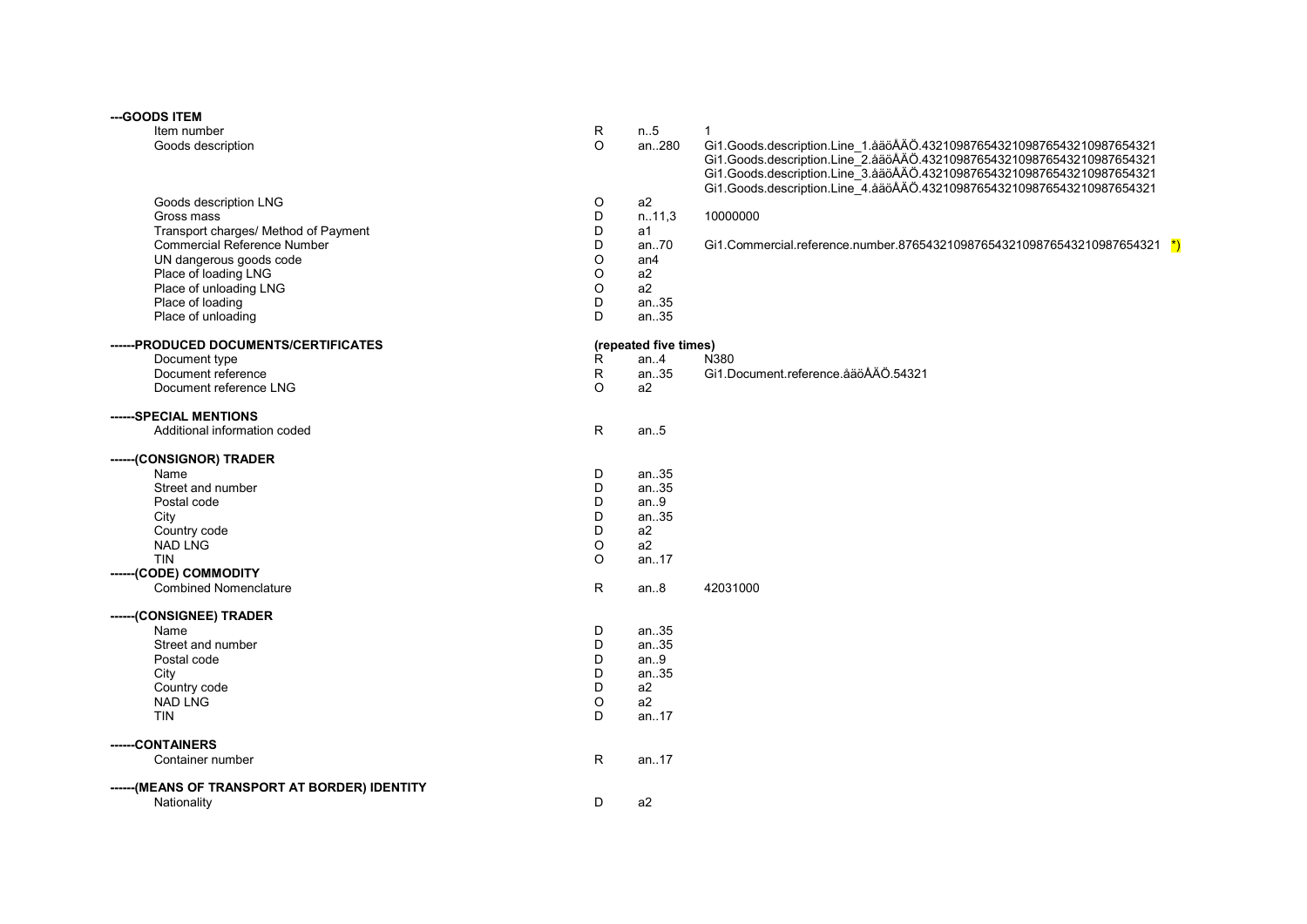| Identity of means of transport crossing border<br>Identity of means of transport crossing border LNG | R<br>$\Omega$ | an27<br>a2 |                                                                                                                                                          |
|------------------------------------------------------------------------------------------------------|---------------|------------|----------------------------------------------------------------------------------------------------------------------------------------------------------|
| ------PACKAGES                                                                                       |               |            |                                                                                                                                                          |
| Marks & numbers of packages                                                                          | D             | an140      | Gi1.Marks.num.packages.åäöÅÄÖ.Rad 1<br>Gi1.Marks.num.packages.åäöÅÄÖ.Rad_2<br>Gi1.Marks.num.packages.åäöÅÄÖ.Rad_3<br>Gi1.Marks.num.packages.åäöÅÄÖ.Rad 4 |
| Marks & numbers of packages LNG                                                                      | O             | a2         |                                                                                                                                                          |
| Kind of packages                                                                                     | R             | an.3       | CT                                                                                                                                                       |
| Number of packages                                                                                   | D             | n.5        | 99999                                                                                                                                                    |
| Number of pieces                                                                                     | D             | n.5        |                                                                                                                                                          |
| ------PACKAGES                                                                                       |               |            |                                                                                                                                                          |
| Marks & numbers of packages                                                                          | D             | an140      | Gi1.Marks.num.packages.åäöÅÄÖ.Rad_1<br>Gi1.Marks.num.packages.åäöÅÄÖ.Rad 2<br>Gi1.Marks.num.packages.åäöÅÄÖ.Rad_3<br>Gi1.Marks.num.packages.åäöÅÄÖ.Rad 4 |
| Marks & numbers of packages LNG                                                                      | O             | a2         |                                                                                                                                                          |
| Kind of packages                                                                                     | R             | an.3       | CG                                                                                                                                                       |
| Number of packages                                                                                   | D             | n.5        | 99999                                                                                                                                                    |
| Number of pieces                                                                                     | D             | n.5        |                                                                                                                                                          |
| ------PACKAGES                                                                                       |               |            |                                                                                                                                                          |
| Marks & numbers of packages                                                                          | D             | an140      | Gi1.Marks.num.packages.åäöÅÄÖ.Rad_1<br>Gi1.Marks.num.packages.åäöÅÄÖ.Rad 2<br>Gi1.Marks.num.packages.åäöÅÄÖ.Rad_3<br>Gi1.Marks.num.packages.åäöÅÄÖ.Rad_4 |
| Marks & numbers of packages LNG                                                                      | O             | a2         |                                                                                                                                                          |
| Kind of packages                                                                                     | R             | an.3       | <b>BT</b>                                                                                                                                                |
| Number of packages                                                                                   | D             | n.5        | 99999                                                                                                                                                    |
| Number of pieces                                                                                     | D             | n.5        |                                                                                                                                                          |
| ------PACKAGES                                                                                       |               |            |                                                                                                                                                          |
| Marks & numbers of packages                                                                          | D             | an140      | Gi1.Marks.num.packages.åäöÅÄÖ.Rad_1<br>Gi1.Marks.num.packages.åäöÅÄÖ.Rad 2<br>Gi1.Marks.num.packages.aaoAAO.Rad_3<br>Gi1.Marks.num.packages.åäöÅÄÖ.Rad_4 |
| Marks & numbers of packages LNG                                                                      | O             | a2         |                                                                                                                                                          |
| Kind of packages                                                                                     | R             | an.3       | <b>NE</b>                                                                                                                                                |
| Number of packages                                                                                   | D             | n.5        |                                                                                                                                                          |
| Number of pieces                                                                                     | D             | n.5        | 99999                                                                                                                                                    |
| ------PACKAGES                                                                                       |               |            |                                                                                                                                                          |
| Marks & numbers of packages                                                                          | D             | an140      | Gi1.Marks.num.packages.åäöÅÄÖ.Rad_1<br>Gi1.Marks.num.packages.åäöÅÄÖ.Rad 2                                                                               |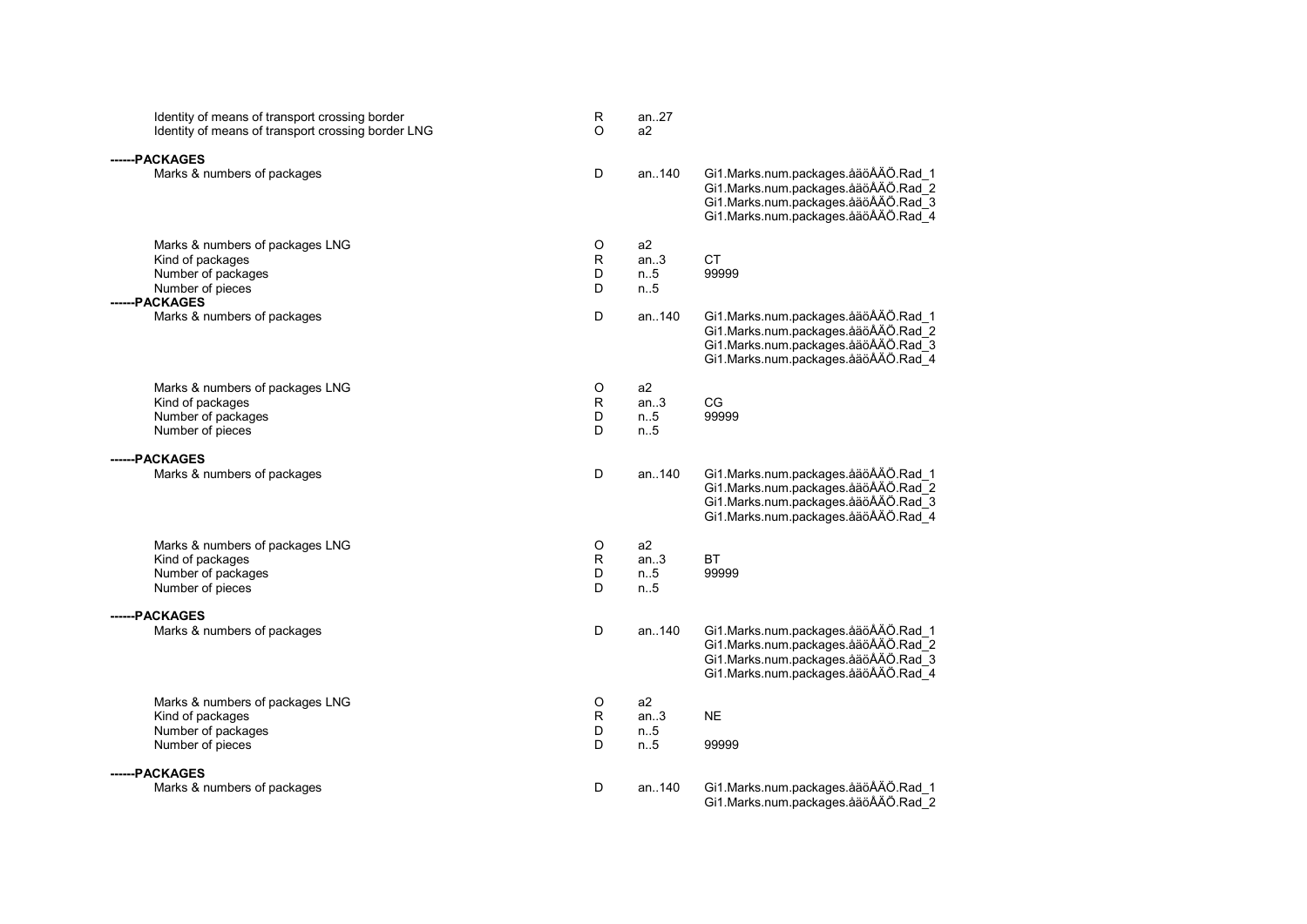|                                        |              |                 | Gi1.Marks.num.packages.åäöÅÄÖ.Rad_3<br>Gi1.Marks.num.packages.åäöÅÄÖ.Rad_4 |
|----------------------------------------|--------------|-----------------|----------------------------------------------------------------------------|
| Marks & numbers of packages LNG        | O            | a2              |                                                                            |
| Kind of packages                       | $\mathsf{R}$ | an.3            | VL                                                                         |
| Number of packages<br>Number of pieces | D<br>D       | n.5<br>n.5      |                                                                            |
|                                        |              |                 |                                                                            |
| ------ NOTIFY PARTY<br><b>TIN</b>      | O            | an17            |                                                                            |
| Name                                   | D            | an35            |                                                                            |
| Street and number                      | D            | an.35           |                                                                            |
| City                                   | D            | an35            |                                                                            |
| <b>NAD LNG</b>                         | O            | a2              |                                                                            |
| Postal code                            | D            | an.9            |                                                                            |
| Country code                           | D            | a <sub>2</sub>  |                                                                            |
| --- GOODS ITEM                         |              |                 |                                                                            |
| Item number                            | R            | n.5             | 2                                                                          |
| Goods description                      | $\mathsf O$  | an280           | Gi2.Goods.description.Line_1.aaoAAO.4321098765432109876543210987654321     |
|                                        |              |                 | Gi2.Goods.description.Line_2.aaoAAO.4321098765432109876543210987654321     |
|                                        |              |                 | Gi2.Goods.description.Line_3.aaoAAO.4321098765432109876543210987654321     |
|                                        |              |                 | Gi2.Goods.description.Line_4.aaoAAO.4321098765432109876543210987654321     |
| Goods description LNG                  | O            | a2              |                                                                            |
| Gross mass                             | D            | n.11,3          | 0.321                                                                      |
| Transport charges/ Method of Payment   | D            | a1              |                                                                            |
| <b>Commercial Reference Number</b>     | D            | an.70           | Gi2.Commercial.reference.number.87654321098765432109876543210987654321 *)  |
| UN dangerous goods code                | O            | an <sub>4</sub> | 0004                                                                       |
| Place of loading LNG                   | $\circ$      | a2              |                                                                            |
| Place of unloading LNG                 | $\circ$      | a2              |                                                                            |
| Place of loading                       | D            | an35            |                                                                            |
| Place of unloading                     | D            | an.35           |                                                                            |
| ------PRODUCED DOCUMENTS/CERTIFICATES  |              |                 |                                                                            |
| Document type                          | R            | an.4            | N380                                                                       |
| Document reference                     | R            | an35            | Gi2.Document.reference.åäöÅÄÖ.54321                                        |
| Document reference LNG                 | O            | a2              |                                                                            |
| ------SPECIAL MENTIONS                 |              |                 |                                                                            |
| Additional information coded           | R            | an.5            |                                                                            |
| ------(CONSIGNOR) TRADER               |              |                 |                                                                            |
| Name                                   | D            | an.35           |                                                                            |
| Street and number                      | D<br>D       | an.35           |                                                                            |
| Postal code                            | D            | an.9            |                                                                            |
| City<br>Country code                   | D            | an35<br>a2      |                                                                            |
| <b>NAD LNG</b>                         | $\circ$      | a2              |                                                                            |
| <b>TIN</b>                             | O            | an.17           |                                                                            |
|                                        |              |                 |                                                                            |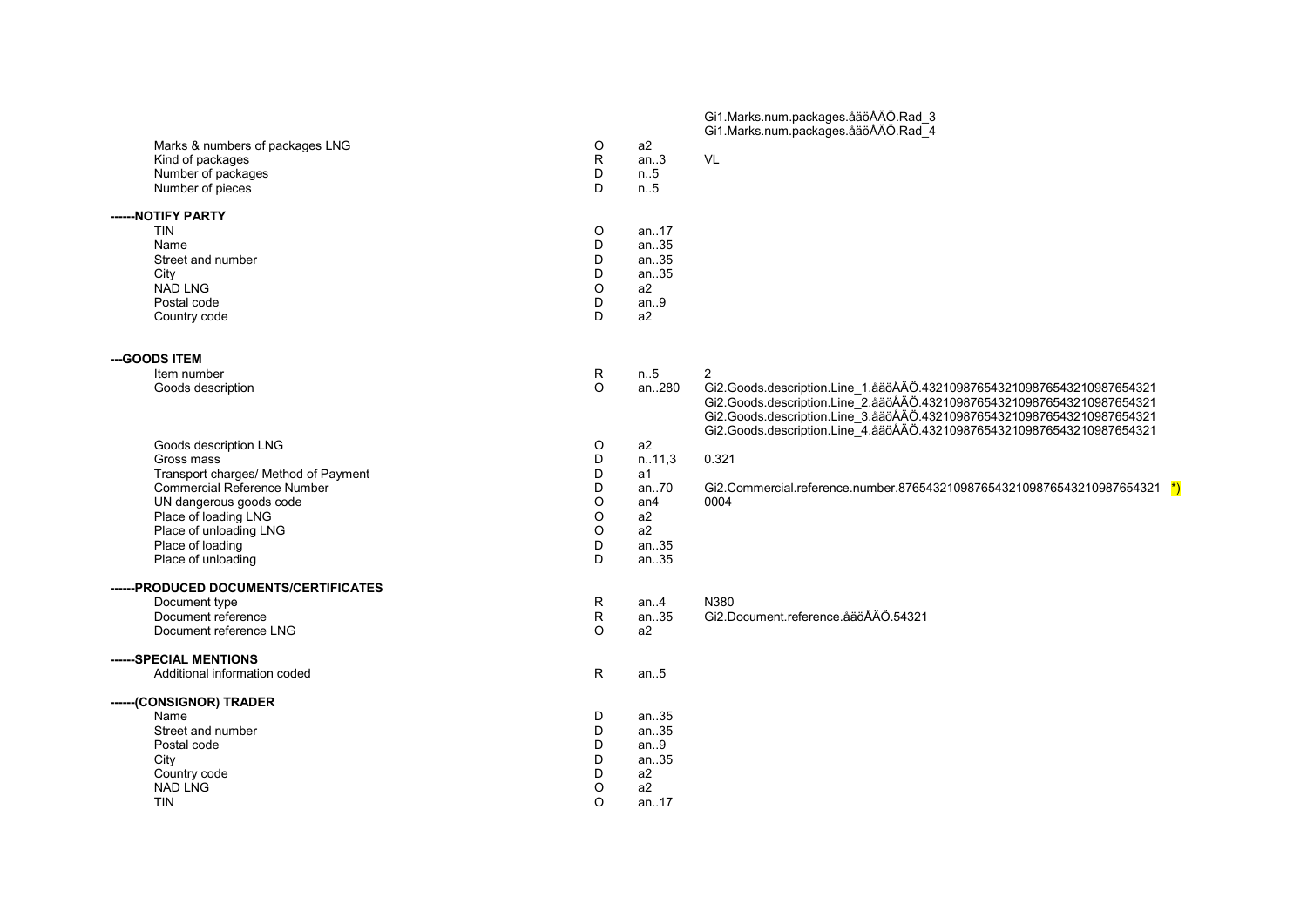| ------(CODE) COMMODITY                             |              |                       |                                     |
|----------------------------------------------------|--------------|-----------------------|-------------------------------------|
| <b>Combined Nomenclature</b>                       | R            | an8                   | 42021110                            |
| ------(CONSIGNEE) TRADER                           |              |                       |                                     |
| Name                                               | D            | an.35                 |                                     |
| Street and number                                  | D            | an35                  |                                     |
| Postal code                                        | D            | an.9                  |                                     |
| City                                               | D            | an.35                 |                                     |
| Country code                                       | D            | a2                    |                                     |
| <b>NAD LNG</b>                                     | O            | a2                    |                                     |
| <b>TIN</b>                                         | D            | an.17                 |                                     |
| ------CONTAINERS                                   |              | (repeated five times) |                                     |
| Container number                                   | R.           | an17                  | Gi2.Cont.nr.54321                   |
|                                                    |              |                       |                                     |
| ------(MEANS OF TRANSPORT AT BORDER) IDENTITY      | D            | a2                    |                                     |
| Nationality                                        |              |                       |                                     |
| Identity of means of transport crossing border     | $\mathsf{R}$ | an27                  |                                     |
| Identity of means of transport crossing border LNG | O            | a2                    |                                     |
| ------PACKAGES                                     |              |                       |                                     |
| Marks & numbers of packages                        | D            | an140                 | Gi2.Marks.num.packages.åäöÅÄÖ.Rad_1 |
|                                                    |              |                       | Gi2.Marks.num.packages.åäöÅÄÖ.Rad_2 |
|                                                    |              |                       | Gi2.Marks.num.packages.åäöÅÄÖ.Rad 3 |
|                                                    |              |                       | Gi2.Marks.num.packages.åäöÅÄÖ.Rad_4 |
| Marks & numbers of packages LNG                    | O            | a2                    |                                     |
| Kind of packages                                   | R            | an.3                  | <b>CT</b>                           |
| Number of packages                                 | D            | n.5                   | 99999                               |
| Number of pieces                                   | D            | n.5                   |                                     |
| ------NOTIFY PARTY                                 |              |                       |                                     |
| <b>TIN</b>                                         | O            | an.17                 |                                     |
| Name                                               | D            | an.35                 |                                     |
| Street and number                                  | D            | an.35                 |                                     |
| City                                               | D            | an.35                 |                                     |
| <b>NAD LNG</b>                                     | O            | a2                    |                                     |
| Postal code                                        | D            | an.9                  |                                     |
| Country code                                       | D            | a <sub>2</sub>        |                                     |
|                                                    |              |                       |                                     |
| ---ITINERARY                                       |              |                       |                                     |
| Country of routing code                            | R            | a2                    | <b>TR</b>                           |
| --- ITINERARY                                      |              |                       |                                     |
| Country of routing code                            | R            | a2                    | <b>SE</b>                           |
| --- (LODGEMENT) CUSTOMS OFFICE                     |              |                       |                                     |
| Reference number                                   | R            | an <sub>8</sub>       |                                     |
| --- (REPRESENTATIVE) TRADER                        |              |                       |                                     |
|                                                    |              |                       |                                     |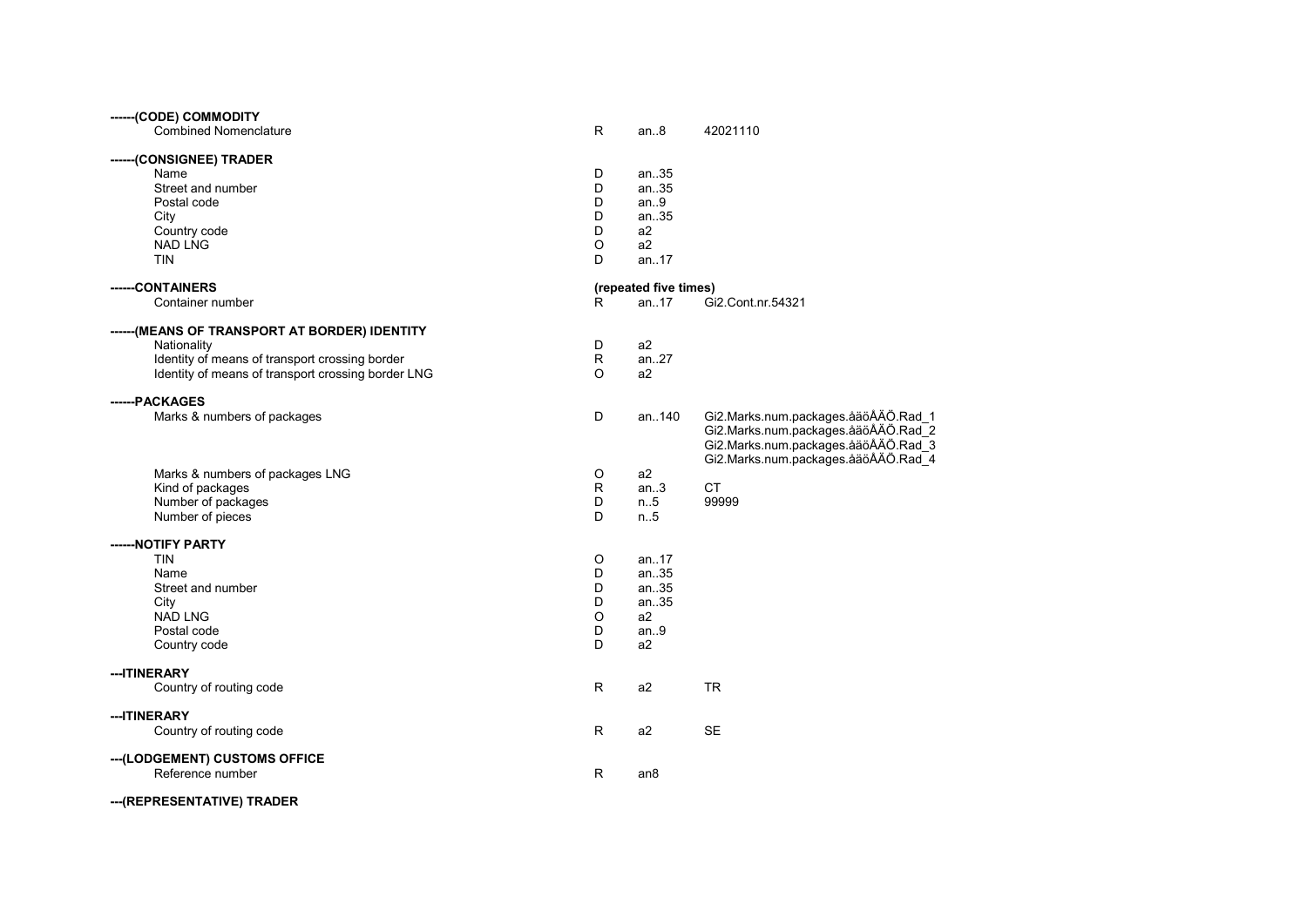| <b>TIN</b>                               | R       | an17                  |                                       |
|------------------------------------------|---------|-----------------------|---------------------------------------|
| Name                                     | D       | an35                  |                                       |
| Street and number                        | D       | an35                  |                                       |
| Country code                             | D       | a2                    |                                       |
| City                                     | D       | an35                  |                                       |
| <b>NAD LNG</b>                           | O       | a <sub>2</sub>        |                                       |
| Postal code                              | D       | an.9                  |                                       |
|                                          |         |                       |                                       |
| --- (LODGING SUMMARY DECLARATION) PERSON |         |                       |                                       |
| <b>TIN</b>                               | R       | an17                  | 'Trader information number' (EORI.nr) |
| Name                                     | D       | an35                  |                                       |
| Street and number                        | D       | an35                  |                                       |
| Country code                             | D       | a2                    |                                       |
| City                                     | D       | an.35                 |                                       |
| <b>NAD LNG</b>                           | O       | a2                    |                                       |
| Postal code                              | D       | an.9                  |                                       |
| ---SEALS ID                              |         | (repeated five times) |                                       |
| Seals identity                           | R       | an20                  | Gi2.Seals.identity.1                  |
| Seals identity LNG                       | $\circ$ | a <sub>2</sub>        |                                       |
|                                          |         |                       |                                       |
| --- NOTIFY PARTY                         |         |                       |                                       |
| <b>TIN</b>                               | O       | an17                  |                                       |
| Name                                     | D       | an.35                 |                                       |
| Street and number                        | D       | an.35                 |                                       |
| Country code                             | D       | a <sub>2</sub>        |                                       |
| Postal code                              | D       | an.9                  |                                       |
| City                                     | D       | an.35                 |                                       |
| <b>NAD LNG</b>                           | O       | a <sub>2</sub>        |                                       |
| --- (FIRST ENTRY) CUSTOMS OFFICE         |         |                       |                                       |
| Reference number                         |         |                       | SE603303                              |
|                                          | R       | an8                   |                                       |
| Expected date and time of arrival        | R       | n12                   | 'Future date and time'                |
| --- (SUBSEQUENT ENTRY) CUSTOMS OFFICE    |         |                       |                                       |
| Reference number                         | R       | an <sub>8</sub>       |                                       |
| ---(ENTRY CARRIER) TRADER                |         |                       |                                       |
| <b>TIN</b>                               | D       | an17                  |                                       |
| Name                                     | D       | an35                  |                                       |
| Street and number                        | D       | an.35                 |                                       |
| Postal code                              | D       | an.9                  |                                       |
| City                                     | D       | an35                  |                                       |
| <b>NAD LNG</b>                           | O       |                       |                                       |
|                                          | D       | a <sub>2</sub><br>a2  |                                       |
| Country code                             |         |                       |                                       |